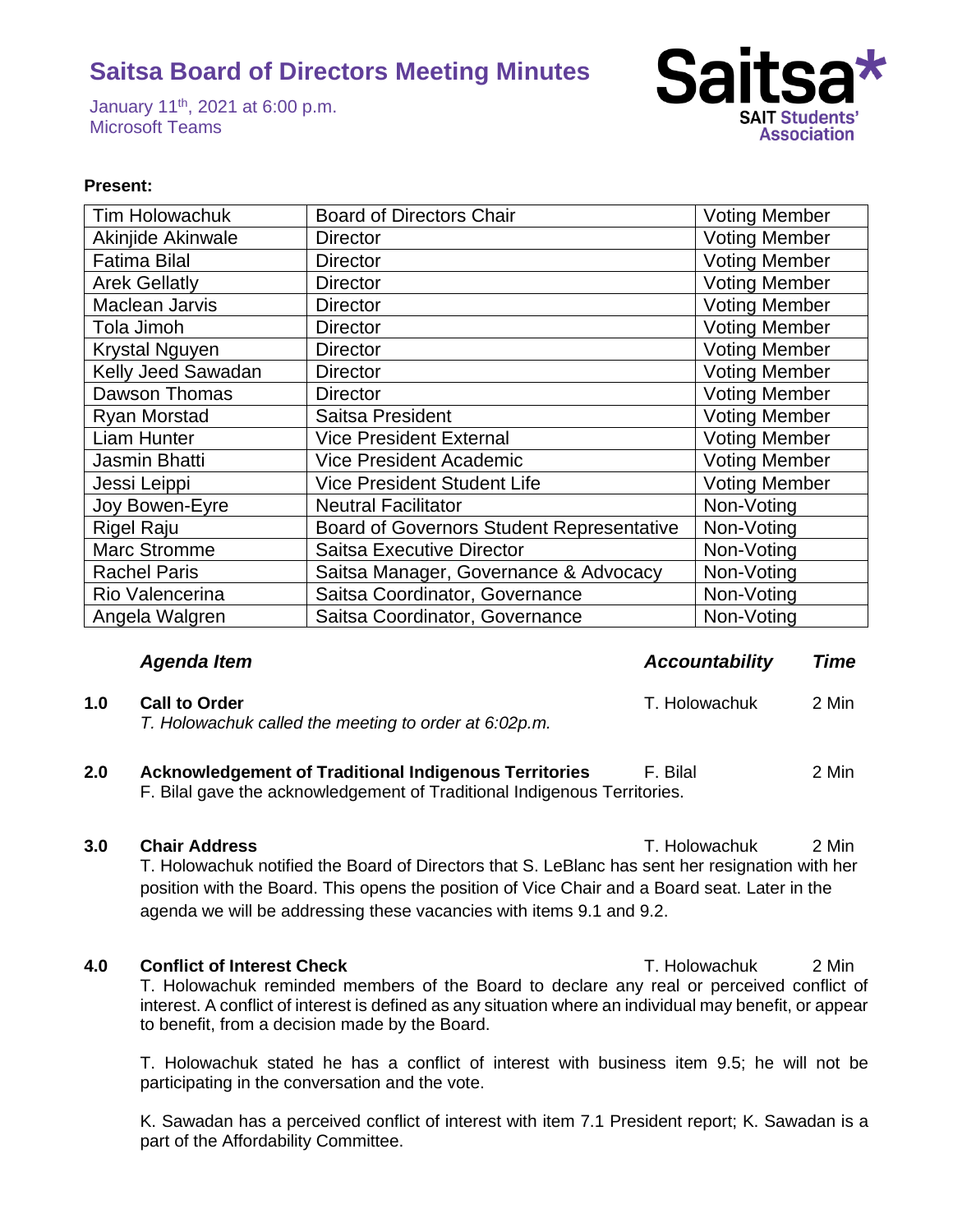January 11th, 2021 at 6:00 p.m. Microsoft Teams



**5.0 Approval of Agenda T. Holowachuk** 2 Min

## **Motion:**

To approve the agenda as presented.

**R. Morstad/K. Sawadan Motion carries**

*The motion was approved by unanimous consent.*

**6.0 Adoption of Minutes** T. Holowachuk 2 Min **6.1 Regular Meeting of the Board of Directors from December 7, 2020**

## **Motion:**

To approve the meeting minutes from the December  $7<sup>th</sup>$ , 2020 Board meeting.

**F. Bilal/T. Jimoh Motion Carries**

*The motion was approved by unanimous consent.*

## **6.2 Special Meeting of the Board of Directors from January 4th, 2021 Motion:**

To approve the meeting minutes from the January  $4<sup>th</sup>$ , 2021 Special Board meeting.

**A. Gellatly/L. Hunter Motion Carries**

*The motion was approved by unanimous consent.*

# **7.0 Individual Reports (maximum of 2 minutes each)**

**7.1 President R. Morstad 2 Min**

Report as submitted.

Saitsa was on winter break from December  $16<sup>th</sup>$  – January  $4<sup>th</sup>$ .

R. Morstad highlighted the Minister of Advanced Education held a Town Hall reporting on the new upcoming Strategic Plan for the Alberta Advanced Education 2030 plan. They are excited about their commitment to work integrated learnings for every single educational program for Alberta – future students will all graduate with some work experience and connection.

The Legacy 88 E-Gaming proposal was approved. This event will provide a gaming tournament for SAIT Students; this grant will be used to purchase gaming consoles for the tournament and to provide more student jobs.

R. Morstad has a lot of projects on the go; the Affordability committee, the Fall Reading Week committee, the Student Adversity Assistances Funds program, the Governance review, the Saitsa Awards program, and the Saitsa Dragons Den initiative.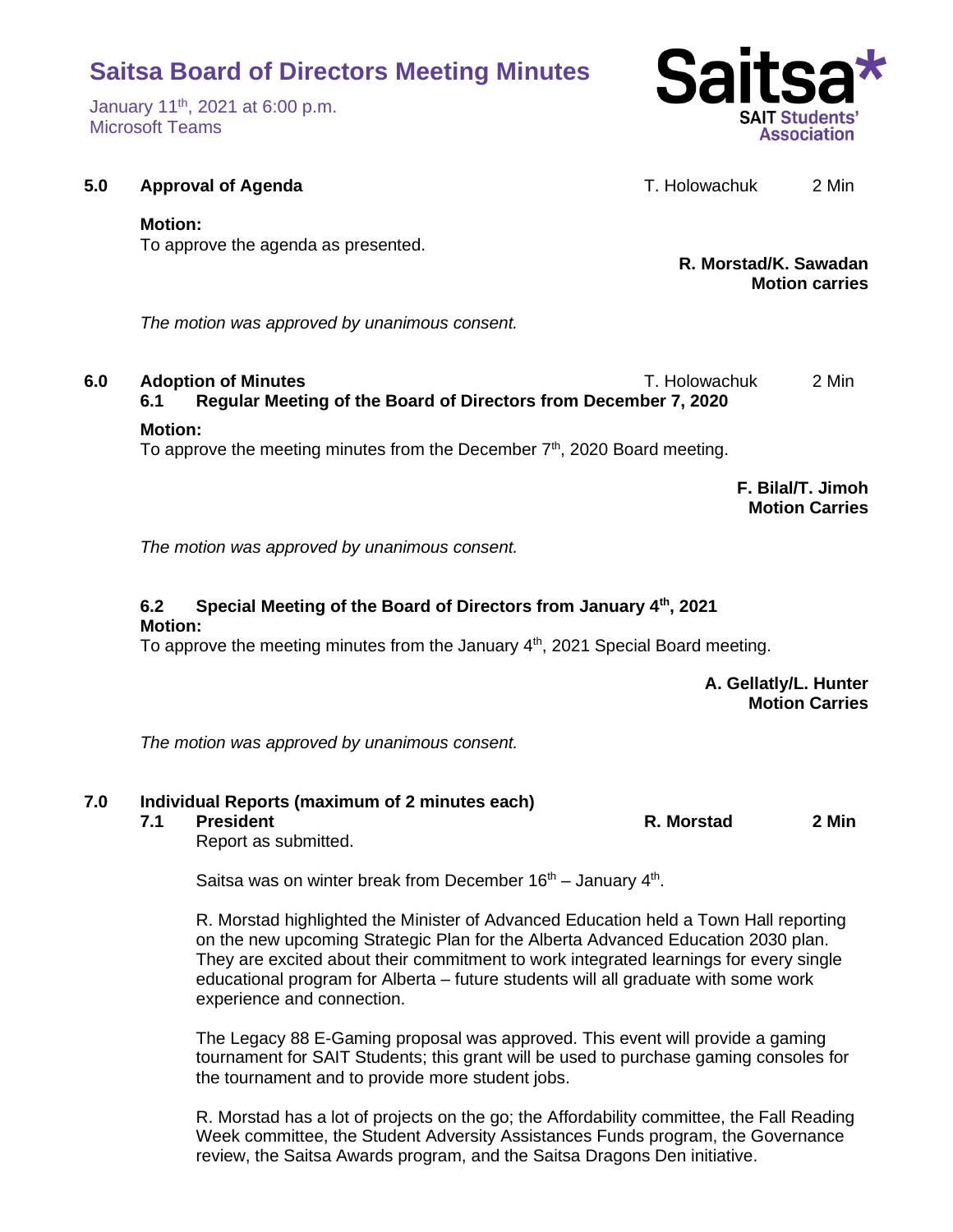January 11th, 2021 at 6:00 p.m. Microsoft Teams



A. Gellatly asked when the Affordability committee report will be available to review. R. Morstad stated the report is estimated to be complete by the last Academic Council meeting of the year, which will be around May.

K. Sawadan and F. Bilal emailed R. Morstad with questions regarding his report.

K. Nguyen asked when the gaming tournament will happen, she is under the impression that there is no reading week during the Spring semester. *In R. Morstad's report it says it will be hosted in the Spring reading week.* R. Morstad informed K. Nguyen that there is a Reading Week, this reading week is in the Winter Semester - not Spring.

T. Holowachuk asked about the MLA meetings he's been attending; to elaborate on expectations/outcome of those meetings. R. Morstad replied these meetings are to go through the ASEC Advocacy Priorities document for this year and to make sure MLA's know student priorities.

### **7.2 VP Academic J. Bhatti 2 Min**

Report as submitted. J. Bhatti asked the group if her report was detailed, they replied with yes.

T. Holowachuk asked what the dates of Culture Week are. J. Bhatti replied with March 15th -18th 2021.

Report as submitted.

L. Hunter noted he attended a  $14<sup>th</sup>$  Ave NW consultation session with the City of Calgary; they are looking to rework the stretch of road from Crowchild to  $SAIT - L$ . Hunter and J. Leippi attended this session to provide student focused feedback. Alberta Health Services hosted a discussion with college students regarding Covid-19 and the impacts for students. L. Hunter has been setting up meetings with MLA's and attending said meetings.

K. Sawadan asked if L. Hunter works around his schedule or the MLA's schedule when it comes to scheduling these meetings; does L. Hunter have a goal number of MLA's to meet with? L. Hunter replied the goal number of meetings is 22 and L. Hunter works with their schedule.

Report as submitted.

T. Holowachuk asked J. Leippi about her having time to sit in the  $14<sup>th</sup>$  Ave rework consultation session but not sit on the Pride Committee. J. Leippi replied the Pride committee expects members to do extra work outside of the meetings, she was unsure if she had time to take on that commitment. She will be assisting J. Bhatti with anything she needs.

L. Hunter asked about the Grant Program. J. Leippi said it rolled out today and the program will be advertised next week.

**7.3 VP External L. Hunter 2 Min**

**7.4 VP Student Life J. Leippi 2 Min**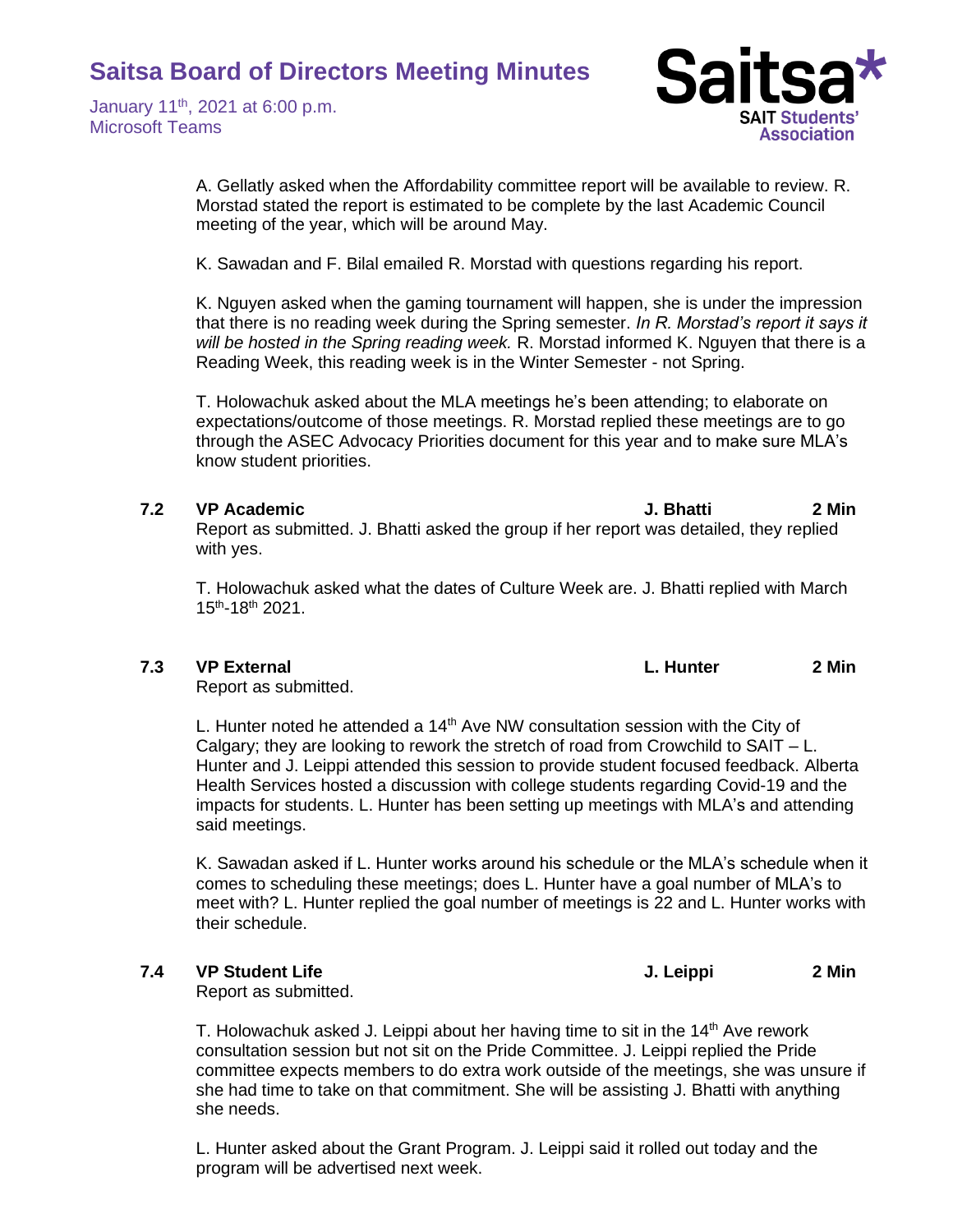January 11th, 2021 at 6:00 p.m. Microsoft Teams



# **7.5 BOG Student Representative R. Raju 2 Min**

Report as submitted.

R. Raju thanked R. Morstad, L. Hunter, R. Paris, and R. Valencerina for the approval to sit on an ASEC working group for student representatives.

R. Morstad highlighted how important it is that R. Raju is on a working group with ASEC, we've never had a BOG Student Representative step up to join a committee like this -R. Raju is going above and beyond in his role.

T. Holowachuk asked about the motion that was made at this working group. R. Raju cannot speak to it, the first two points in the report is what he is allowed to state – the rest of the meeting was in-camera.

# **8.0 Committee Reports (maximum of 5 minutes each)**

### **8.1 Finance Committee R. Morstad 5 Min**

R. Morstad notified the BOD that the Finance Committee met last week to discuss a recommendation to present to the BOD regarding the Saitsa 2021-2022 fee. The committee was not provided additional information from SAIT to make their recommendation; the recommendation was based on the current global pandemic and the unknowing of the future. The financial statements were circulated to the Finance Committee today.

### **8.2 Governance Committee T. Holowachuk 5 Min**

T. Holowachuk notified the BOD that the Governance Committee has not met yet due to the Governance restructuring of the organization.

## **8.3 Nominations Committee F. Bilal 5 Min**

The new BOD Vice Chair will be Chair of the Nominations Committee. The last meeting was November 27<sup>th</sup> for new BOD candidates.

## **9.0 Business Items**

S. LeBlanc stepped down in her role as Vice Chair to the Saitsa Board of Directors. The committee is now calling for nominations for the role; you can nominate yourself, be nominated by another BOD member, or not nominate yourself at all.

## *R. Paris entered the meeting at 6:27p.m.*

Nominations are now in order for the position for Saitsa BOD Vice Chair:

- L. Hunter nominated D. Thomas. D. Thomas accepts the nomination.
- J. Nguyen nominated K. Sawadan. K. Sawadan accepts the nomination.
- F. Bilal nominated herself.

T. Holowachuk allowed the candidates to present why they would be a good fit for this role:

- F. Bilal presented to the Board.
- K. Sawadan presented to the Board.
- D. Thomas presented to the Board.

# **9.1 Vice Chair Selection T. Holowachuk 30 Min**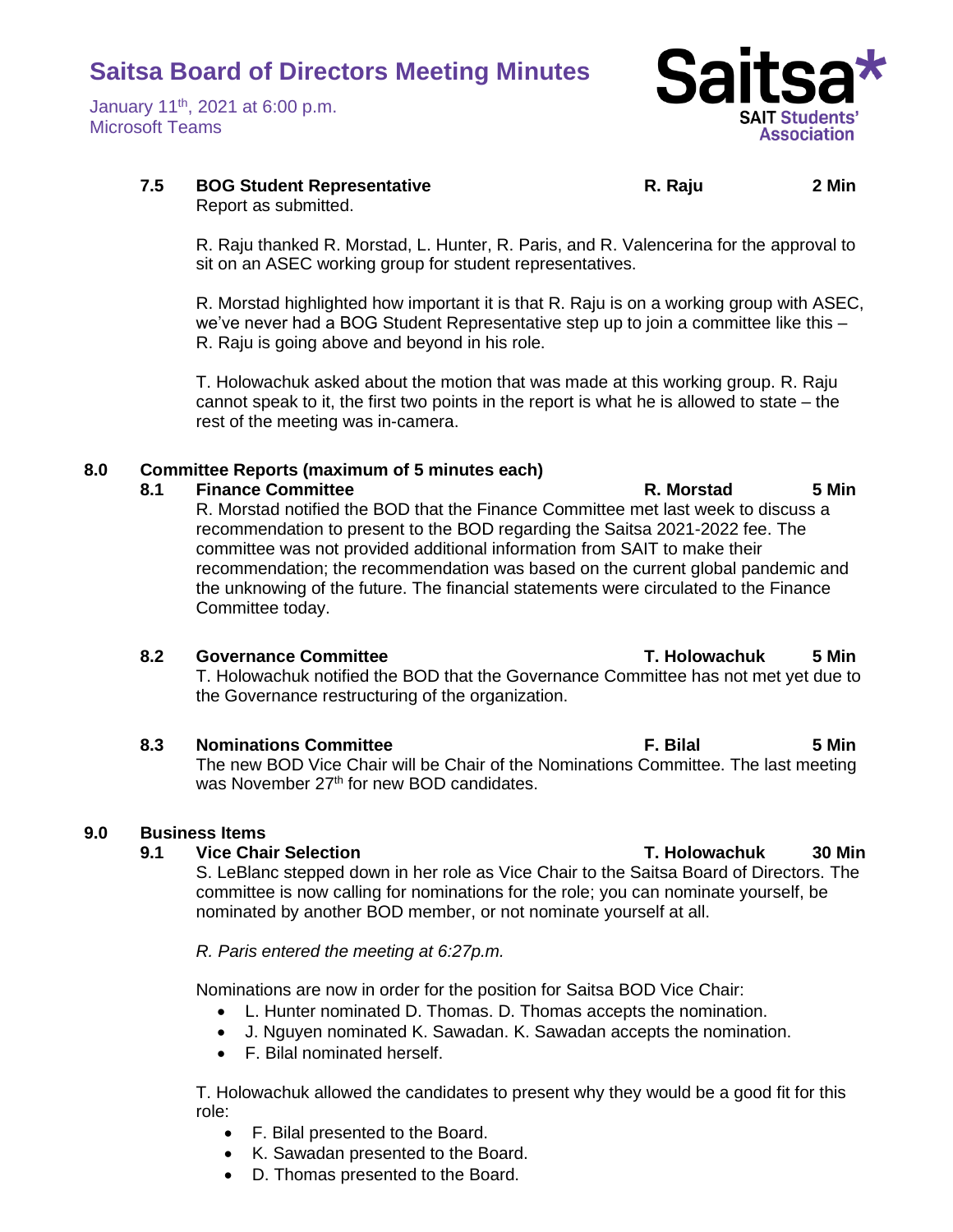January 11th, 2021 at 6:00 p.m. Microsoft Teams



Members of the Board asked questions of the nominees regarding their greatest weakness and how they are working on it, how they would create a good working relationship with the Chair and being comfortable voicing their thoughts, and what they believe the BOD/Saitsa biggest issues are and how they are going to working on said issues. The nominees each answered the questions on the table.

### **Motion:**

To move in-camera without the nominees for Vice Chair, with staff and J. Bowen-Eyre at 6:45p.m.

> **A. Gellatly/T. Jimoh Motion carries**

*The motion was approved by general consent.*

#### **Motion:**

To move out-of-camera at 6:54p.m.

### **T. Holowachuk/L Hunter Motion carries**

*The motion was approved by general consent.* 

R. Paris explained to the Board how the voting will work; each BOD member will vote by anonymous ballot through an email – R. Paris and J. Bowen-Eyre will count the votes and announce the new Saitsa BOD Vice Chair.

*T. Holowachuk called a recess at 6:57p.m.*

*T. Holowachuk called the meeting back to order at 7:10p.m.* 

J. Bowne-Eyre announced that D. Thomas was voted in by the committee as the next Saitsa BOD Vice Chair. The group congratulated him.

### **Motion:**

To approve the results of the Vice Chair nomination; the successful candidate is D. Thomas.

> **T. Holowachuk/T. Jimoh 14-0-0 Motion carries**

*The motion was approved by a vote.* 

### **9.2 Board Vacancy R. Paris 10 Min**

The Saitsa Board of Directors now has a vacant spot due to S. LeBlanc's departure.

R. Morstad stated the recommendation from the Governance consultant is to not fill the vacant seat. J. Leippi and L. Hunter echoed R. Morstad's point of information.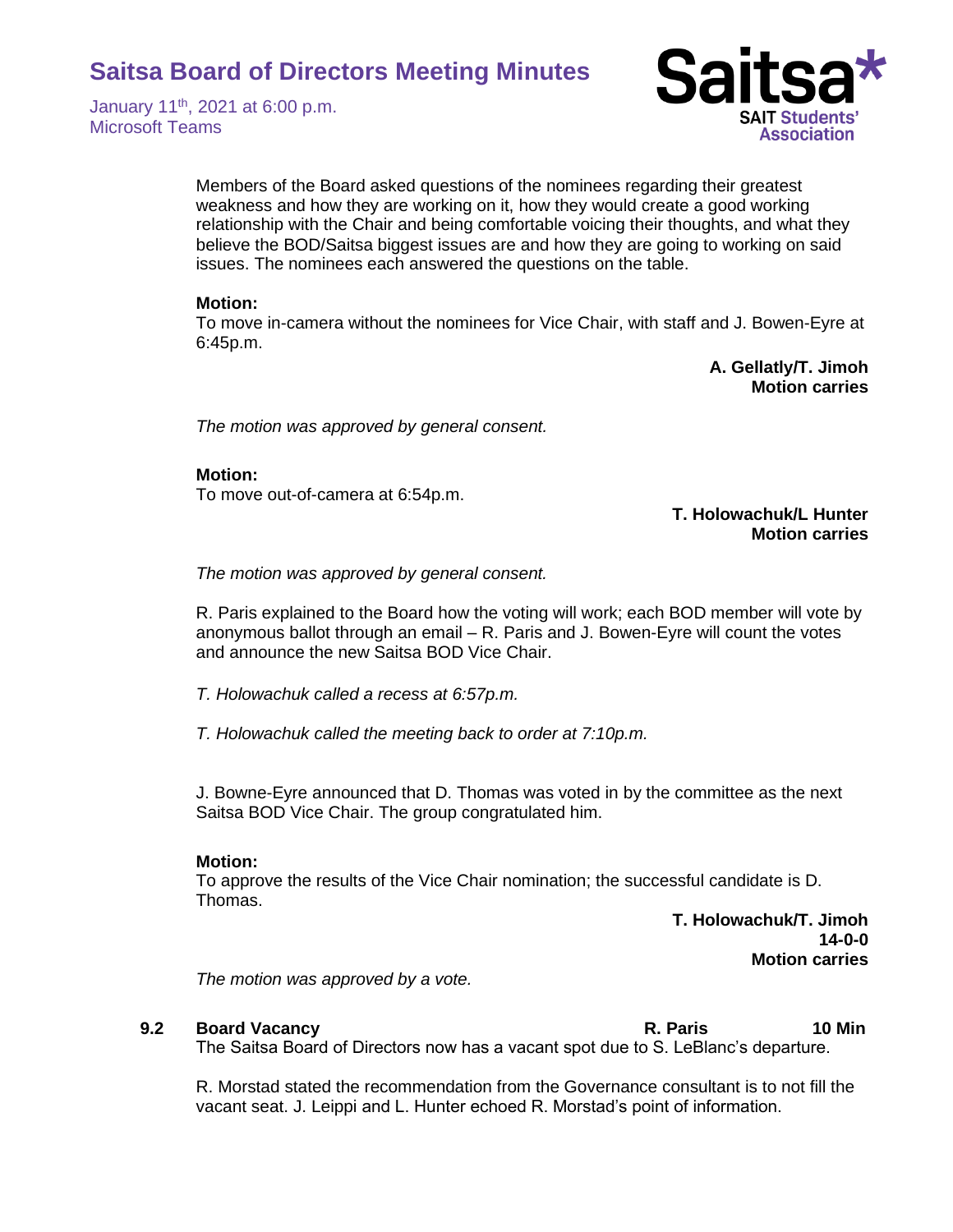January 11th, 2021 at 6:00 p.m. Microsoft Teams



### **Motion:**

The Saitsa Board of Directors do not fill the vacancy created by the resignation of S. LeBlanc.

> **T. Holowachuk/R. Morstad 15/0/0 Motion carries**

*The motion approved by general consent.*

**9.3 Student Adversity Assistance Fund Policies R. Morstad 10 Min** The Student Adversity Assistance Fund program is a program where SAIT students in financial crisis can apply to be relieved of their financial stresses. Situations a student can be relieved of can include but not limited to eviction, starvation, etc. This is a shortterm fix for students experiencing hardship.

The policies and procedures for the Student Adversity Assistance Fund program have gone through a few working parties; they went through the EC twice, the Senior Manager of Student Experience, M. Stromme, and R. Paris. R. Morstad is asking the BOD to put these policies and procedures forward. If approved, R. Morstad will be asking for a budget addition of \$10,000.00 to have this program funded for this year.

K. Sawadan asked when SAIT campus reopens, will this program continue? R. Morstad said this program will be up to the BOD to fund every year – if the BOD chooses not to fund it, it will not go forward. R. Morstad anticipates this will continue. Last year R. Morstad was approached by a student who was evicted with racist cause, if this program was implemented last year, we could have assisted this student.

L. Hunter asked if the Executive Council would ever be eligible for this program. R. Morstad answered that currently the EC get paid a livable wage, meaning they are not eligible.

J. Bhatti asked how is UofC's program similar to the SAAF going? R. Morstad gave this question to M. Stromme. M. Stromme stated UofC gets approximately 25 applicants and they approve half of them. R. Paris looked into a few other institutions and spoke with an employee from the University of Regina who ran the program every year; their program uses about \$50,000.00-\$100,000.00 per year. If they run out of funds, usually the Board would add more to their budget.

T. Holowachuk brought up a point of procedure; right now, we are in the middle of the debate of the motion on the table; making arguments for or against the topic on the table. The time previous to this motion was the time for questions regarding the topic. Going forward let's ask questions and have discussion before the motion is made; once the motion is made, then the debate will begin.

### **Motion:**

To move to approve the Student Adversity Assistance Bursary policies as presented.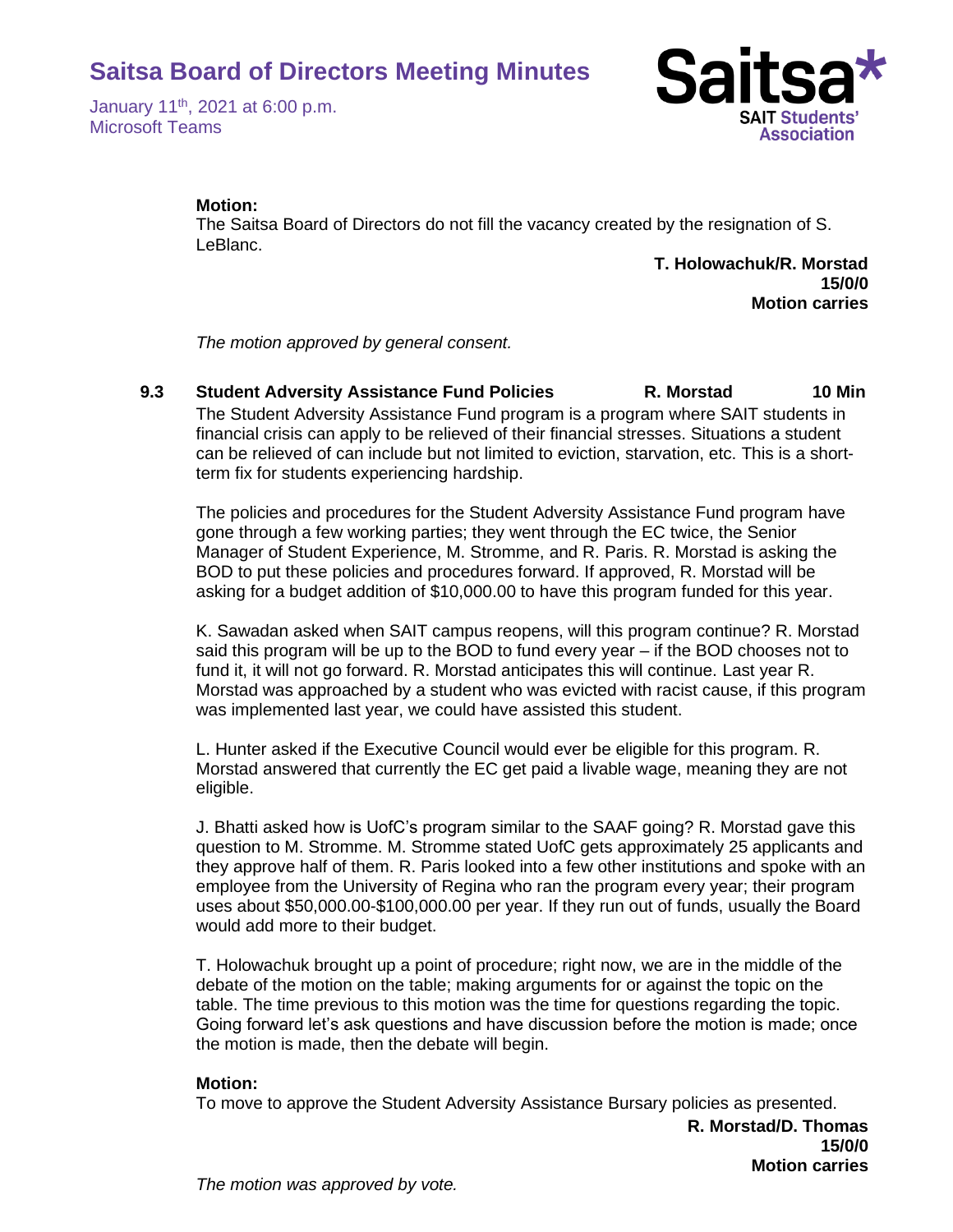January 11th, 2021 at 6:00 p.m. Microsoft Teams



R. Morstad stated \$10,000.00 should sufficiently fund tis program given the current year. This is a good initial number, and this can be amended in the future.

### **Motion:**

To add \$10,000.00 to the Student Experience budget for the Student Adversity Assistance Bursary program as recommended.

> **R. Morstad/T. Jimoh 15-0-0 Motion carries**

*The motion was approved by vote.*

# **9.4 Saitsa Fee 2021-2022 Recommendation R. Morstad 10 Min**

The Finance Committee met on January 5<sup>th</sup>, 2021 to discuss the 2021-2022 Saitsa fee. The committee voted on recommending to the Board to neither increase nor decrease the Saitsa fee due to the unforeseen circumstances of the Covid-19 pandemic.

L. Hunter asked how the committee came to this conclusion. R. Morstad said that due to the current circumstances, it's best to keep things stable.

### **Motion:**

To keep the Saitsa fee stable as it is with a zero percent increase/decrease for the 2021- 2022 academic year.

> **R. Morstad/K. Sawadan 15-0-0 Motion carries**

*The motion was approved by vote.*

**9.5 Release of Chair Compensation R. Morstad 10 Min** T. Holowachuk exited the meeting due to a conflict of interest at 7:45p.m. D. Thomas has taken over chairing this meeting.

R. Morstad explained to the BOD that this item is to approve to release the honouriam funds regarding the extra work the Chair has completed. T. Holowachuk has conducted extra work on the Legacy 88 application and on the Governance Review. R. Morstad has calculated that T. Holowachuk has conducted 20 hours of extra work. He will be paid at a minimum wage rate of 20 hours worked.

J. Bowen-Eyre asked if there are any procedures for the release of funds for this extra work conducted by the BOD Chair. R. Morstad states there are no policies or procedures in place regarding these circumstances. R. Morstad said this will not be a problem in the future with the Governance changes. J. Bowen-Eyre suggested creating a process for circumstances of this nature. J. Bowen-Eyre said at the BOD's direction they may approve and assign additional compensation for unique circumstances and situations; this would be a Board discussion and decision. A. Akinwale echoes J. Bowen-Eyre's concern. R. Morstad responds we have the funds budgeted for with this compensation.

L. Hunter had a point of information; S. LeBlanc participated in the ASEC EDI committee and was compensated for her extra work.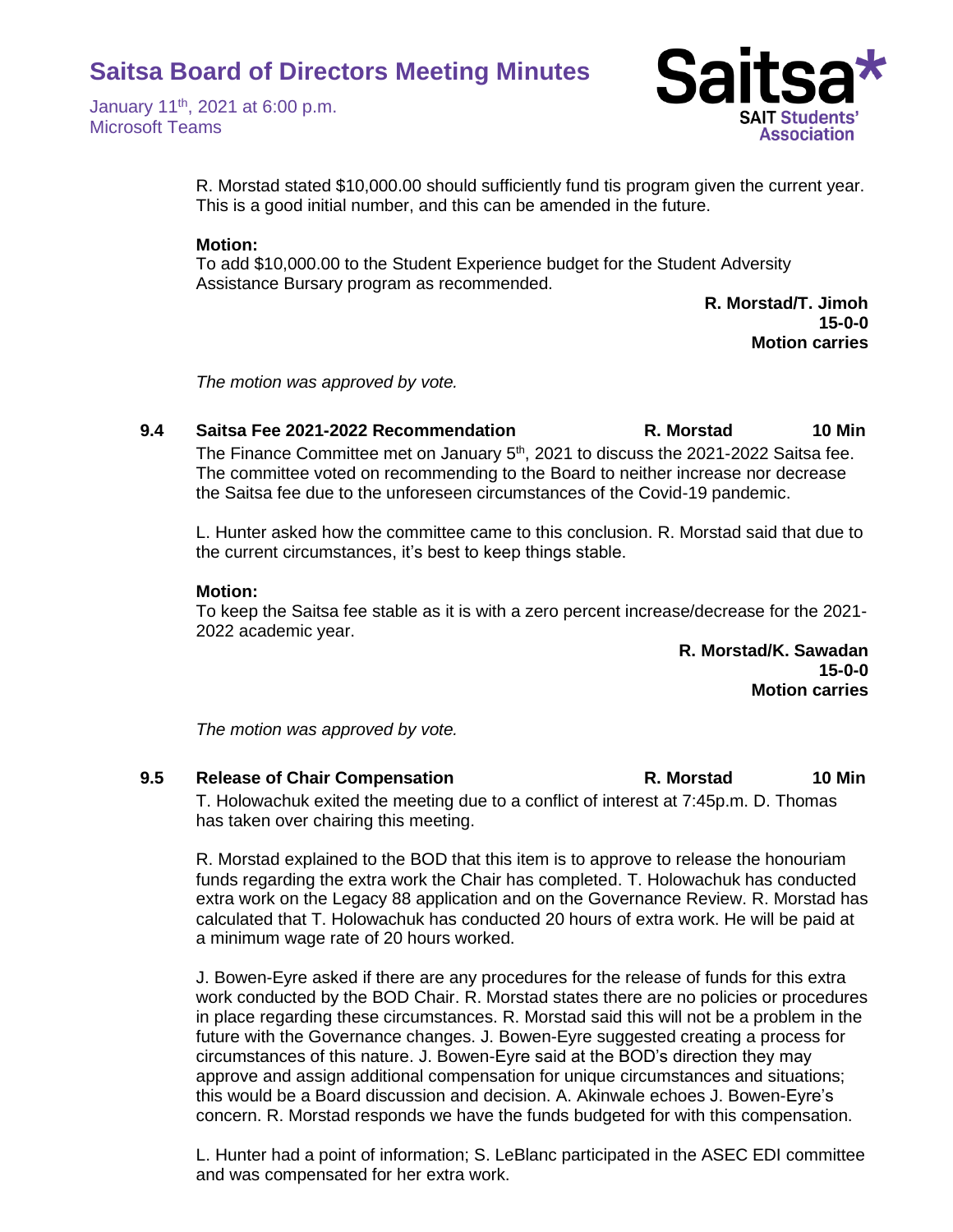January 11th, 2021 at 6:00 p.m. Microsoft Teams



F. Bilal asked if this would be a one-time thing or a monthly thing. R. Morstad does not think extra work will be coming up, this is at the discretion of the BOD.

J. Bhatti asked if we will proactively compensate the BOD Chair in the future. Right now, we are retroactively compensating the Chair. R. Morstad said being proactive is really tough because you cannot predict last minute items that require a lot of attention.

R. Morstad asks M. Stromme and R. Paris what they think about J. Bowen-Eyre's recommendation. M. Stromme said to update the current policy would take some time.

D. Thomas said compensating all the work T. Holowachuk has done is a great idea. He has been a huge mentor to a lot of the first-time board members, and he has gone above and beyond. L. Hunter is inclined to agree with D. Thomas and has seen the results of his work.

A. Gellatly agrees that T. Holowachuk has been conducting a lot of extra work. He worries though if T. Holowachuk volunteered for projects outside of his scope.

#### **Motion:**

To move to approve a release of a one-time bonus honouriam of \$300 to Chair T. Holowachuk to compensate for additional work over and above the expectations of the role of the chair.

> **R. Morstad/L. Hunter 11-2-1** *T. Holowachuk was absent from the vote.* **Motion carries**

*The motion was approved by vote.*

### **10.0 Information/Discussion**

# **10.1 Saitsa Awards & Laurence Decore Award R. Paris 5 Min**

R. Paris reminds the group that the deadline to apply for the Laurence Decore award is approaching. The deadline to apply for Saitsa Awards in a typical academic year is February 15<sup>th</sup>; due to the unforeseen circumstances of the year the deadline to apply for Saitsa Awards is being extended. R. Paris highlights there is an award specifically for the Saitsa Board.

R. Morstad said he believes the Marketing request has been completed to advertise the Saitsa Awards. M. Stromme sent out an email to confirm with N. Lundrigan.

R. Morstad informs the BOD that with the Laurence Decore award it requires a letter of reference. R. Morstad asks the BOD to ask their references for this award right away, to give those chosen people more time to write their reference letter.

### **10.2 Upcoming Saitsa Events A. Walgren 5 Min**

A. Walgren presented the upcoming Saitsa events to the Saitsa BOD. Every Tuesday, Wednesday, and Thursday there are events happening for students. This week is the Saitsa Polar Jam.